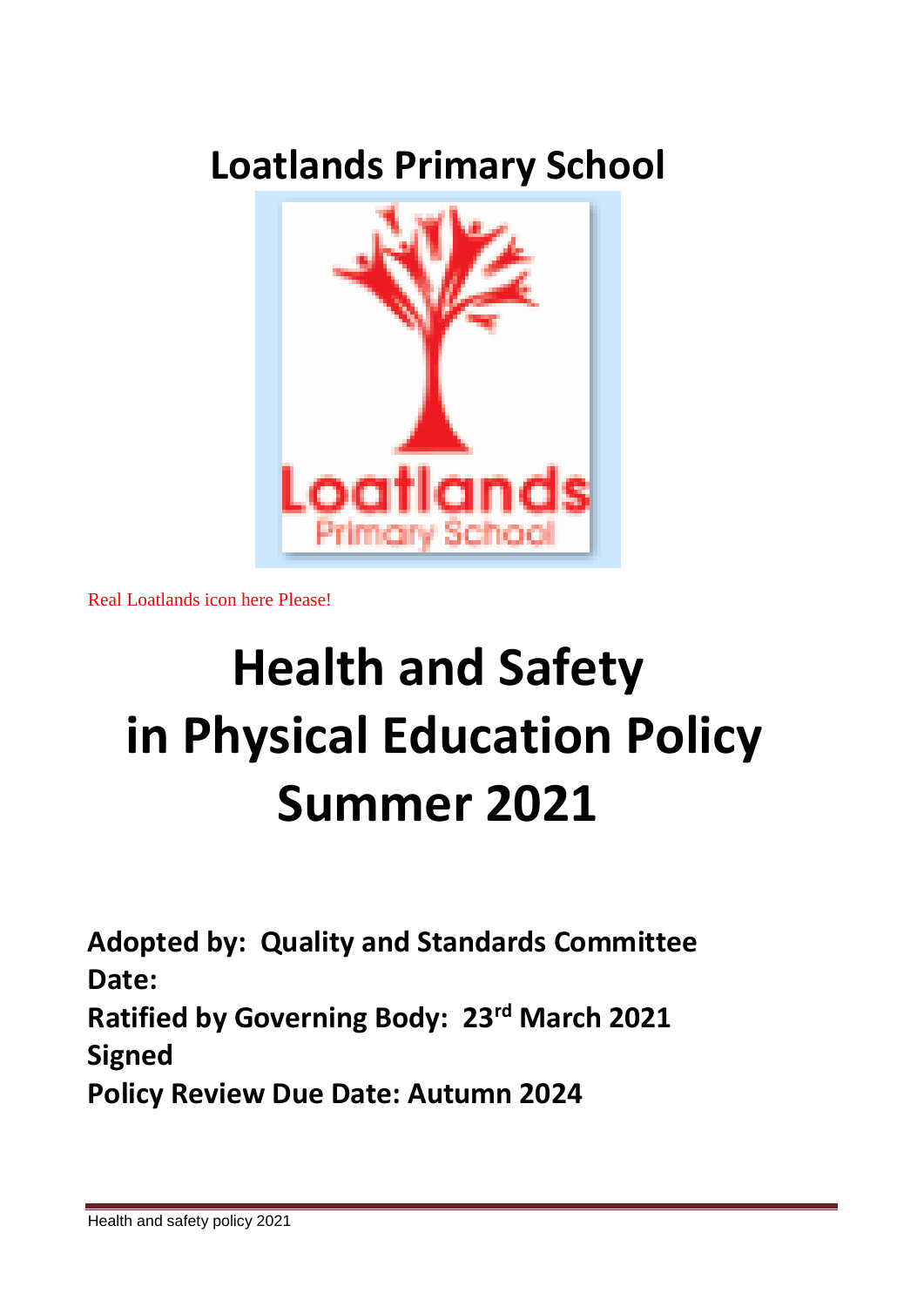#### **Loatlands Primary School Health and Safety in PE Policy**

This policy statement is designed as a companion to Loatlands Primary schools' Physical Education Policy. The policy is written to encompass the main requirements of the Association for Physical Education (AfPE) guidelines 'Safe Practice in Physical Education, school Sport and physical activity 2021', 26th edition.

It is specific to Loatlands primary School but is based on a document originally drafted by the Pathfinders PE Leaders in 2016.

**Persons Responsible:** Head teachers, PE Coordinators, Governors

**Review Date:** Autumn 2024 (Policy to be updated annually to incorporate any recommendations from AfPE)

**Distribution:** Governors and Staff School Website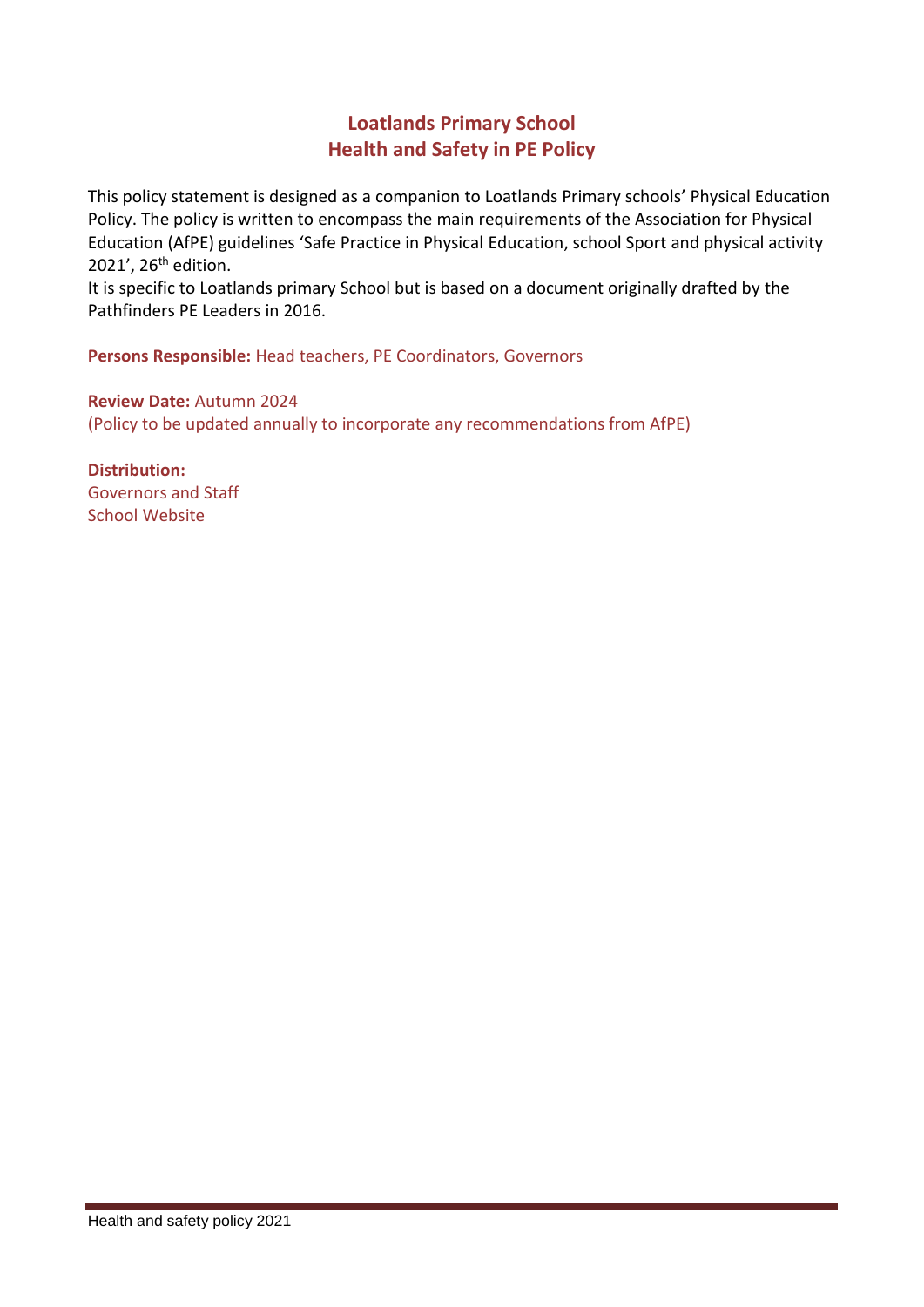#### **Duty of Care**

The law does not expect perfection; however it does impose on those involved in delivering PE a duty of care to:

- Identify foreseeable hazards that may result in injury and then assess the associated risks
- Take reasonable, practicable steps to reduce any risks to an acceptable level

Recent court decisions mean that a teacher must take at least such care, as would a reasonably prudent parent in the same situation as the teacher.

When an ASL (Adult Supporting Learning) is in charge of a group, that person owes the same duty of care to the pupils as if they were a teacher. This applies to **all adults** who work with young people.

Our Duty of Care is focused solely on the children. If adults think that something is unsafe, adults are expected to use their common sense to not take part (AfPE Conference, 2020)

#### **Competency**

- Appropriate and relevant experience, expertise and/or qualifications to undertake specific responsibilities (page 17 AfPE) see also **APPENDIX 7**
- For full definition of Competence see chapter one section 5: AfPE pages 17-23, where you will find a checklist.
- Definition of a competent adult with regards to health and safety (From AFPE 1.1.12- .1.1.13)

#### **Good Practice**

#### **To Ensure the School Fully Undertakes Its Duty of Care, the Following Will Be in Place:**

- Teachers (or any adult) must be qualified to teach or instruct the activity (confident and competent)
- Appropriate supervision will be provided
- Duty of care is never handed over, e.g. if something happens in an after school club or swimming lesson, then the school/MCLP is still responsible even if an external company is delivering the activity. The external agent provides the service on behalf of the school. Therefore, duty of care remains with the school authority and CANNOT be delegated.
- All reasonable steps to ensure the safety of the working environment will be taken
- The children will be taught about the need for safety
- Suitable footwear and clothing will be worn (trainers preferably or Plimsolls) no trainers or plimsolls however in gymnastics or dance
- Practices and procedures will be put in place to avoid foreseeable accidents
- Appropriate paperwork for informing parents will be used
- Record keeping will be carried out to shows what pupils have experienced and what they are capable of
- The school (teachers and governors) will be kept up to date with current health and safety procedures (latest teacher update was April 2021, following AfPE online safety update to PE leaders, and new edition of the Safe practise in PE manual, spoken about and shown)
- Appropriate risk assessments will be undertaken (Generic indoor and outdoor RA in the school hall) for other one-off events the RA will be written specifically and given to the teacher in charge.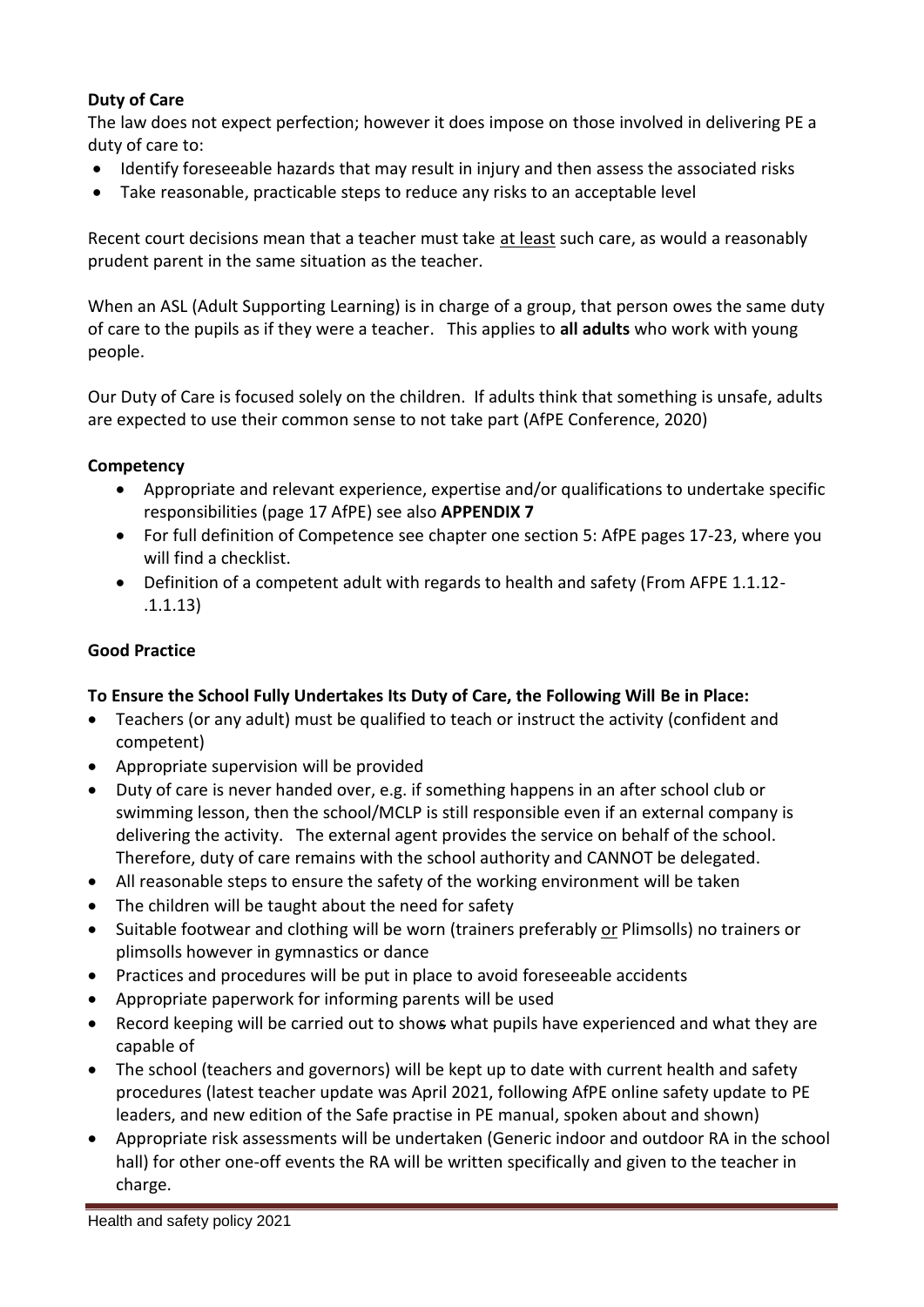Governors will be made aware of and approve all activities

#### **1. Qualifications (Including Swimming Provision)**

- All teachers are qualified to teach physical education lessons. Specific qualifications are necessary for the teaching of swimming, there must be a qualified lifeguard (none- teaching) present at all times on poolside.
- Teachers will take the responsibility to count children onto and off poolside.
- All teachers will make themselves aware of the pool's Normal Operating Procedures (NOP) and Emergency Operating Procedures (EOP)
- Basic teacher qualification only prepares teachers to teach basic skills. These will be recognised in the school's scheme of work for PE and will not be exceeded unless the permission of the head is given. Teachers will not attempt anything that is beyond their capabilities.
- Ratio for swimming is 1:12 (Years 4-6). Although AfPE states it should never be less than 2 adults present. For Year 3 and below, teachers should risk assess and set ratio numbers as appropriate (With ratio of less than 1:12 likely, e.g. 1:10 (AFPE 2.11.194)
- There should be a swimming teacher qualified to level 2 standard of the Swim England qualification scheme on the poolside, leading the assistant teachers (class teachers, HLTA and LSA if they are deemed competent by the class teacher.) [For additional information see the NCC Guidelines for Safe Practice in Schools Swimming.]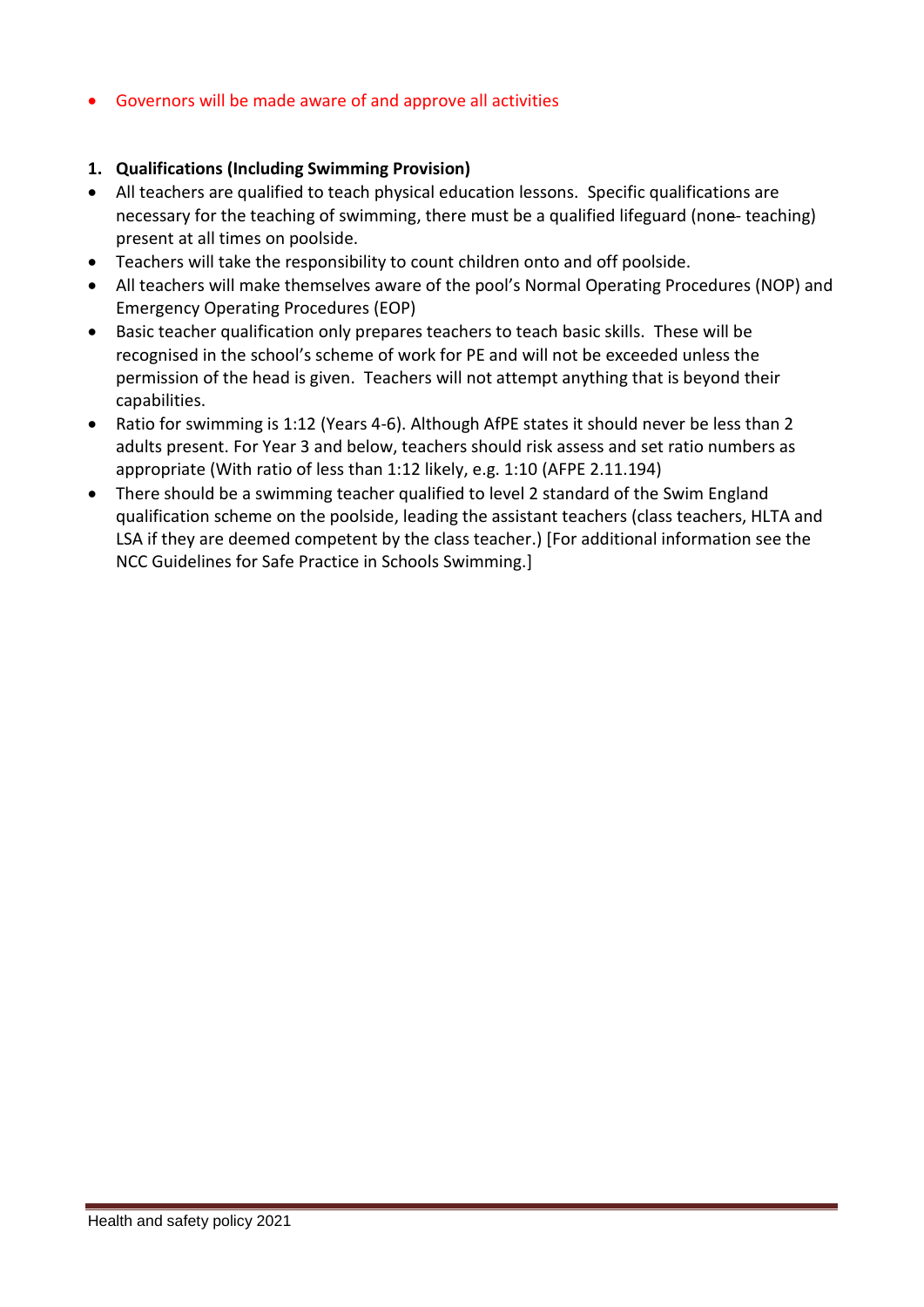#### **2. Supervision**

The modernisation of school workforces has led to supervision and teaching responsibilities being given to adults who may not hold a teaching qualification. In these circumstances the teacher always maintains overall responsibility for what is taught and for the health and well being of the pupils involved. Anyone teaching PE should be competent to do so safely. They should: hold a relevant qualification, hold an equivalent qualification, have received appropriate in-house training, and be competent through training.

Use of ASLs and Volunteers see – *Appendix 1*

#### **2.1 Levels of Supervision**

In the first instance it is good practice for teachers to directly supervise ASLs in order to evaluate their competence and approach to the pupils (see AfPE p20 1.5.20). Direct supervision involves the ASL working alongside the teacher whereby the teacher can intervene at any time if necessary. 'It is possible that non-qualified teachers will teach PE in academies" (AfPE 1.5.17) HLTAs can lead PE lessons, if the Head teacher deems them as competent (AfPE)

At a later stage distant supervision may be appropriate. This would allow the ASL to work at some distance from a teacher possibly out of sight. However frequent monitoring will still be carried out.

In curriculum time, the teacher remains responsible for the planning, assessment and reporting of the subject.

Group sizes for PE need to take into account the nature of the activity; the age, experience, and developmental stage of the children; the requirements of the national curriculum and the working space available.

Pupils with special needs (temporary or long term) should be known to the teacher and any supply teacher or adult helper. This can be done using the details on the inside of the school register and/or on class SOS cards. However, the school will ensure the confidentiality of this information when provision is via external agencies. For EAL children, they again should be made known to the adult in the lesson, and all reasonable steps taken to ensure clear understanding (e.g. the use of demonstrations, visual prompts etc.)

#### **2.2 Non-Participation**

Parental notes excusing a child from a PE lessons on medical/health and safety grounds must always be followed. Should these notes persist, teachers will ask the head to contact parents and if necessary a note from the school to parents can be sent stressing the concern over the child's inactivity as well as the schools inability to be able to deliver statutory National Curriculum requirements. Failure to respond by the parents could lead to the involvement of the welfare services.

Children present but unable to participate actively are still the responsibility of the teacher and these children **should still** be incorporated into the lesson (for example as evaluators of a small group, timekeepers etc). Excusing children from lessons needs to be supported by a note from their parent/carer.

#### **3. Safety**

It is Loatlands Primary School's policy to carry out annual checks on equipment and facilities (including playgrounds and fields) and to carry out necessary repairs.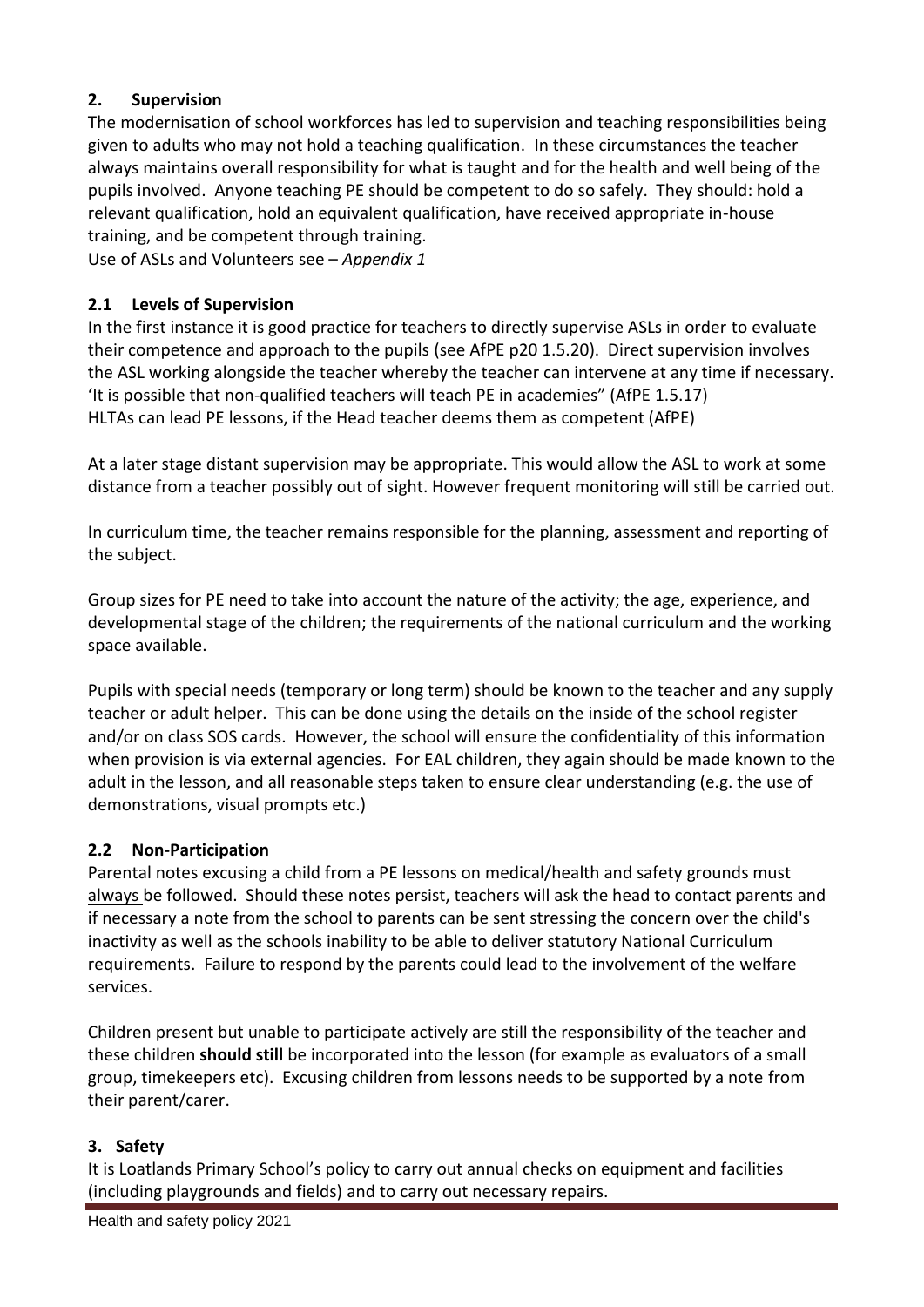An awareness of safety is contained within the PE curriculum and involves the following:

- Knowing that we all have duty of care to each other
- Thinking before acting
- Knowing and applying the accepted techniques
- Involving children in assessing and managing risk
- Using tasks which allow for participation by pupils with different abilities
- Understanding and providing the progression of activities and teaching accordingly
- As a minimum, the registering of children in lessons (swimming) and curricular/extra curricular activities offsite (e.g. cross country, orienteering). *Where practicable lessons will be registered to keep checks on persistent "no kit").*
- Avoiding inherently hazardous activities, which cannot be reasonably managed
- Adopting a position whereby the teacher can effectively supervise the class

#### **3.1 Warm-up/Cool down**

The importance of warming up and cooling down should be explained to the children and guidelines followed. More information is provided in *Appendix 2*

#### **3.2 Handling Apparatus**

All children will be taught how to handle and site/position apparatus safely.

Apparatus can be left out to allow one group to follow on from another (e.g. the same or similar year groups working on similar units of work).

Apparatus handling skills will be taught repeatedly from reception onwards.

#### **3.2.1 Basic Rules**

- Allocate sufficient children to each apparatus dependant on pupil age, their lifting ability and apparatus size.
- Begin by demonstrating using a small number of children.
- Point out safe hand positions, which guard against toppling or premature release of the apparatus.
- Carry out larger pieces of apparatus first, mats to be laid last and put away first.
- Teach 'tandem' lifting with the child at the front leading.
- Lifting boxes etc. should be done with sufficient children spread the load.
- Four children to a mat (Two when older to be adapted dependant on equipment).
- Trestles/ A-frames opened before being moved.
- No use of apparatus until the teacher has checked and gives command.

Apparatus is checked by the teacher in the following way before the children commence work.

- Everything is where it should be.
- Space around apparatus units is safe.
- Mats are correctly positioned.
- All fixings are secured.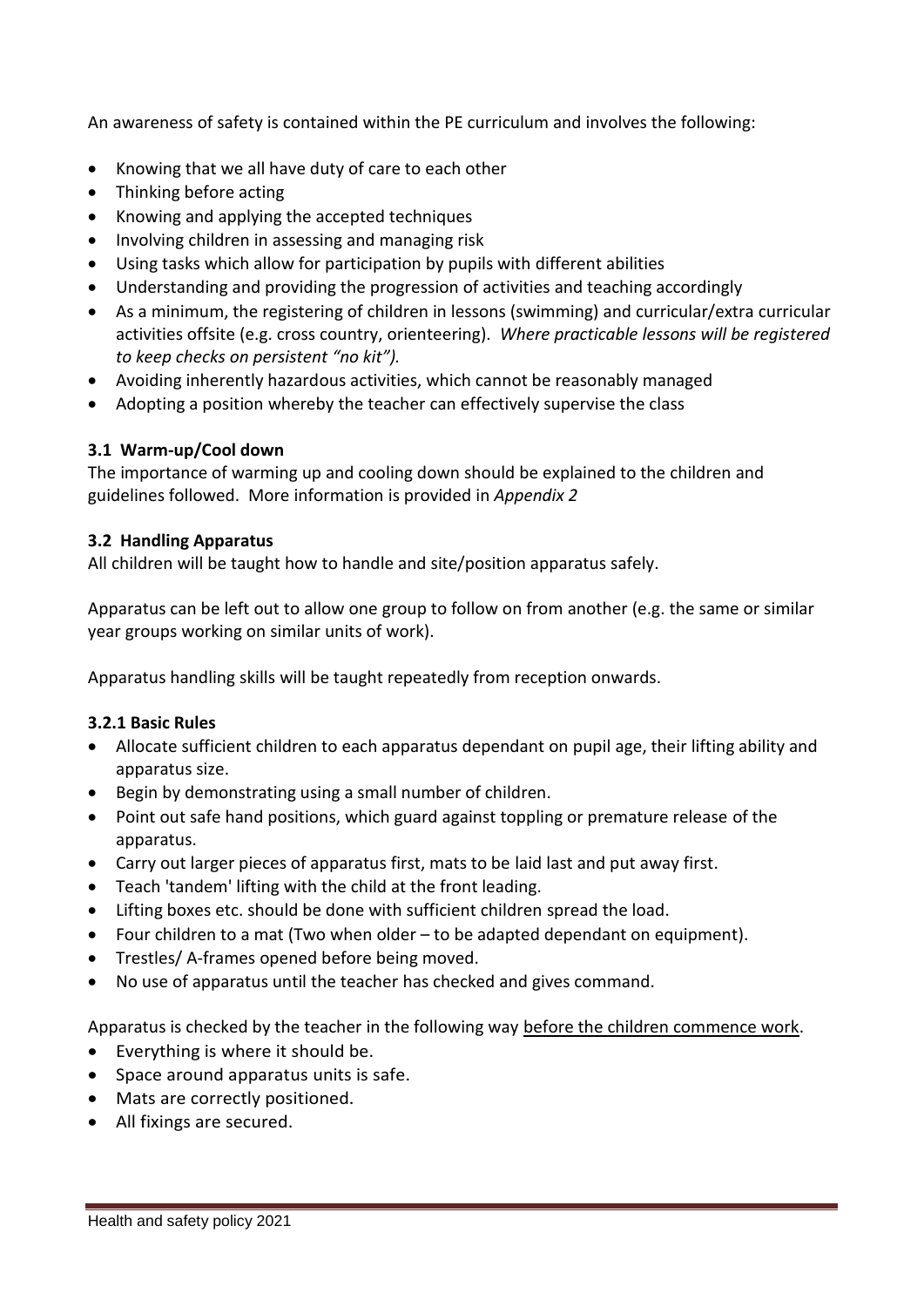#### **3.3 Supporting Children**

Though an inherent part of certain aspects of PE, supporting should be kept to a minimum. It should be noted that whilst a teacher is supporting one child it is difficult to guarantee quality supervision of the other children. These general guidelines should be followed:

- Supporters know what is expected of them.
- Supporters should be able to undertake the task.
- The supporter and performer should be clear what type of support is to be given.
- The performer gives consent for support to be given.
- Contact, where unavoidable, should be between the same sexes if at all possible.
- Support activity often warrants the use of matting.
- Teachers should only offer support or encourage support if they are fully aware of the technique to be employed. For gymnastics and swimming this usually involves training and certification.

#### **3.4 Safety and Risk Assessment**

All equipment used at EYFS, Key Stage 1 or 2, across the PE curriculum, is appropriate for each age group and child-friendly. For example, when delivering tri-golf, equipment from a specialist trigolf bag is used: this includes sponge balls, safety markers, etc.

It is the teacher's responsibility to ensure that Health & Safety issues that may arise during the session (eg, a pupil running to collect their ball whilst someone else is hitting one) are explained to pupils and provision is made as appropriate.

There is always an element of risk assessment in any lesson. Teachers need to be aware of the risks prior to and during any PE lesson. There is also a need for risk control for certain potentially more hazardous activities such as swimming.

Each year a risk assessment associated with swimming will be undertaken prior to the commencement of swimming lessons. It will be in line with AfPE recommendations. All risk assessments are logged and stored with the school office (Evolve system).

General risk assessments should take place prior to any PE lesson. In the halls, gymnasium and outdoors teachers should look for the following:

#### **3.4.1Floor**

- Is it clean, free from water or food?
- Are there any slippery patches?
- Are there any signs of dangerous objects (staples etc.)
- A safe working area away from obstacles is marked out with floor tape.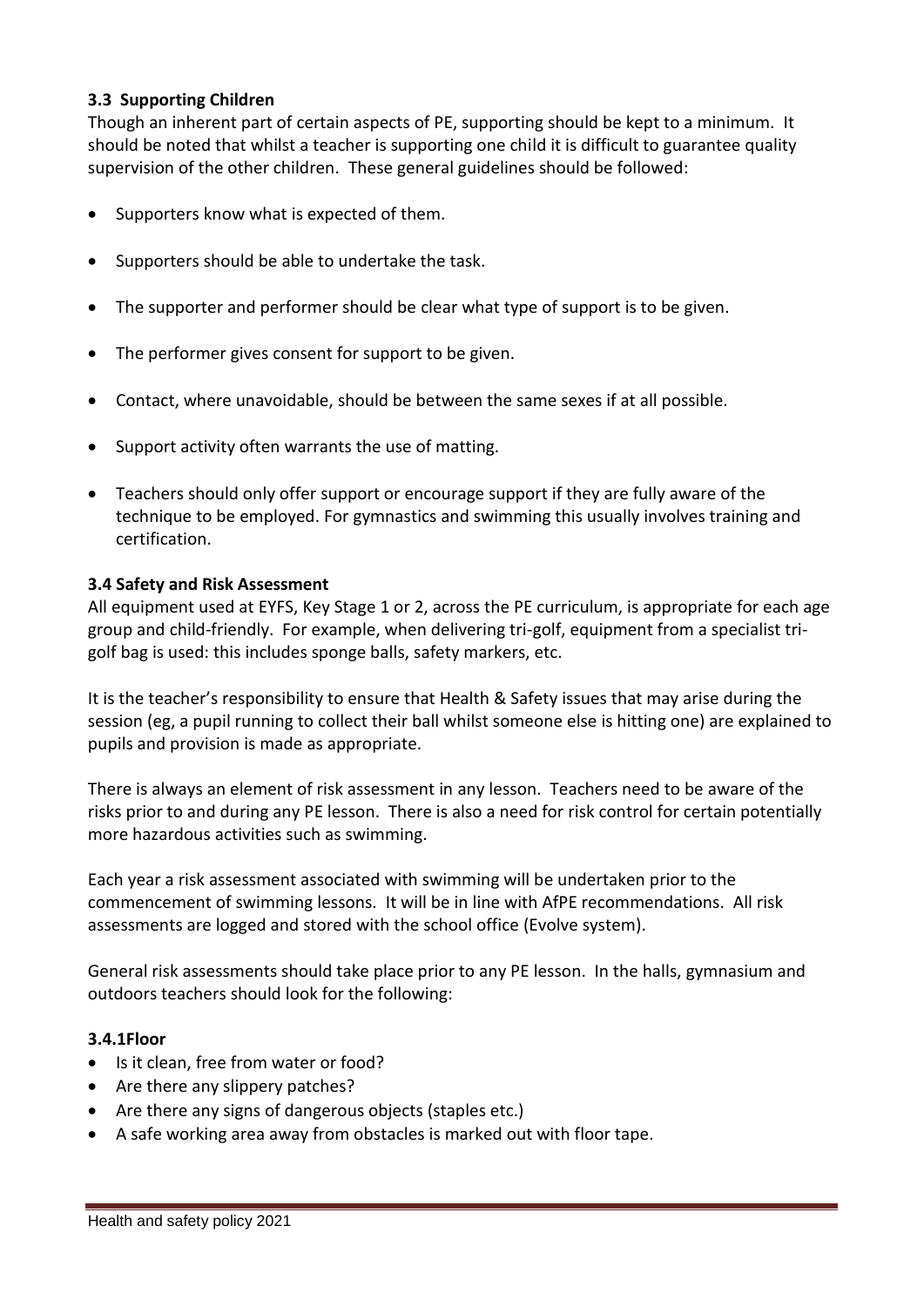#### **3.4.2Lighting**

- Is there sufficient light?
- Are the lights positioned too low for the activity?
- Is there any sunlight likely to cause dazzling or preventing children viewing demonstration etc?
- Are any artificial lights flickering and causing 'strobing'?

#### **3.4.3Walls**

- Is there anything protruding from the walls or likely to fall off (eg. loose display papers)?
- Are all apparatus against walls and secure?

#### **3.4.4Doors**

- Closed and secure?
- Has space been allowed for any doors to open safely?

#### **3.4.5Ambient Temperature (Indoor and Outdoor)**

Not too hot or too cold (eg 15°-22°c), with adequate measures (Shade/drinks etc.)

#### **3.4.6Apparatus and Other Objects (see also gymnastics apparatus below)**

- Is all apparatus in good condition? A visual check to be made prior to any lesson.
- Pianos, tables, chairs etc. Are they out of harm's way? Remove from the area if possible.
- Is apparatus fit for purpose and age appropriate?

#### **3.4.7Equipment**

- Is it both stored safely and accessible?
- Storage area to be marked out and labelled.

#### **3.4.8Playgrounds**

- Is the surface reasonably dry and free from loose materials?
- Is there any potential hazard likely to trip a child?
- Is there adequate space for the activities planned?

#### **3.4.9Playing Fields**

- Any sign of broken glass, cans etc.?
- Any sign of animal faeces?
- Is there adequate space for the activities planned?
- Area to be checked by teacher with visual sweep and children warned to report anything they see.

#### **3.4.10Gymnastics Apparatus**

Gymnastics apparatus is potentially dangerous. The risk of injury can be minimised by applying the following procedures:

- Make sure all apparatus is returned to its allotted place and appropriately secured.
- Assemble and dismantle gym equipment systematically beginning with the assembly of large apparatus followed by the smaller pieces of equipment and finally the mats. This process is reversed for putting away, mats away first to avoid a trip hazard.
- Visually check the safety of the equipment prior to and after use.
- Report any problems immediately to the appropriate person for disposal or repair and label the apparatus 'not to be used'.

#### **3.4.11Mats**

The use of mats with apparatus is to act as landing zones for safe dismounts. The following points will apply:

Use mats where they are expected to cushion deliberate landings.

Do not scatter them around profusely. They can become just as much as a hazard as a safety feature.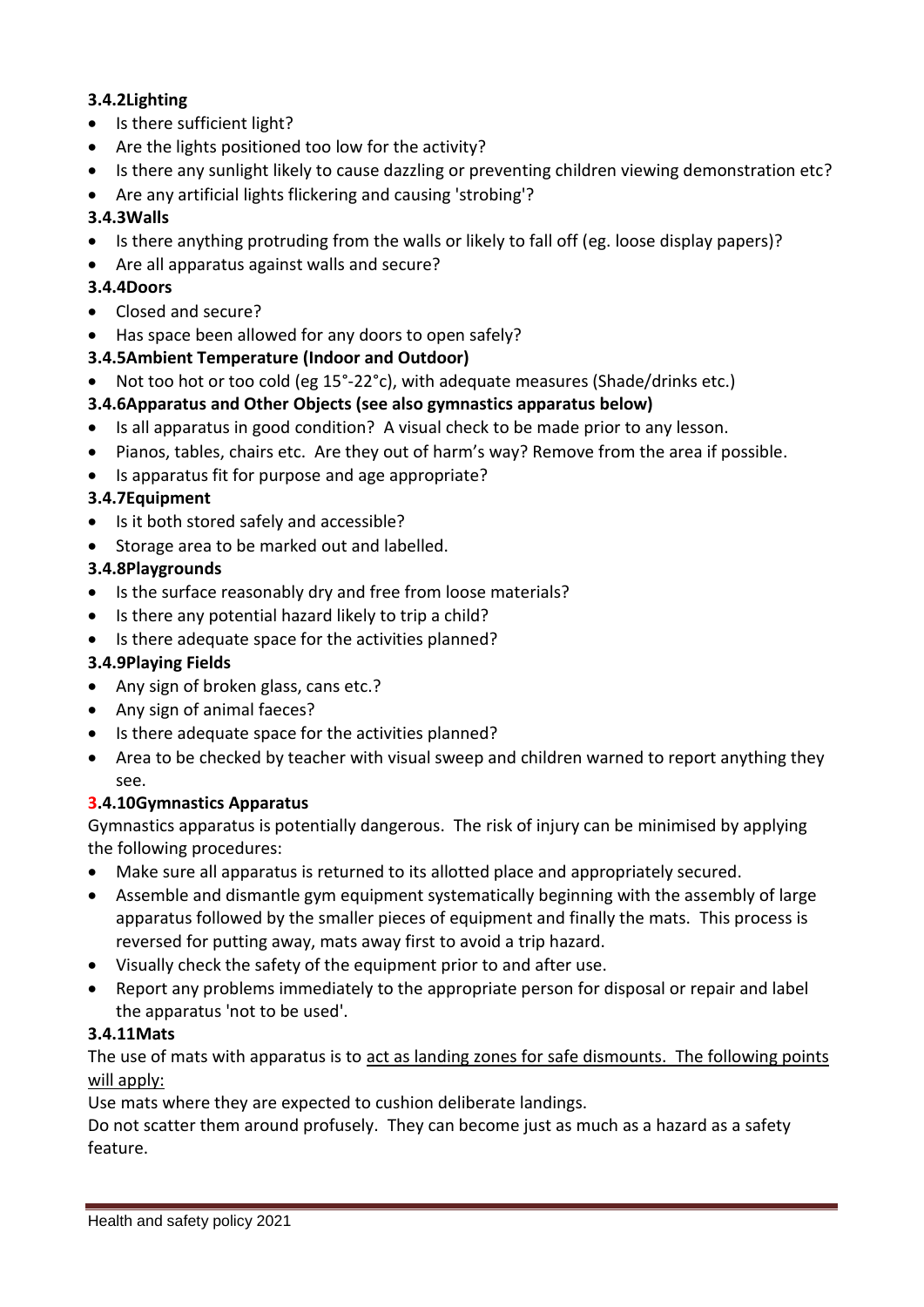Be wary of placing a mat where there is a high probability of a child falling from an apparatus. It is better to limit the apparatus or the expectations on the child.

Teachers and children should check mats throughout PE lessons and rectify unwanted movement.

Further guidance on the use of mats can be found in *Appendix 3*

#### **3.4.12Goal Posts and Netball Posts**

- Goal posts must be secured either in the ground or to the ground. Sandbags are available for this.
- No-one should be allowed to swing on the posts.
- Netball posts should be carried with the utmost care. One child at each end of the post.

#### **4. Clothing, Personal Effects and Protection**

Clothing is an important aspect of safety in PE. We will be asking the children to arrive at school in clothing appropriate for PE. A black tracksuit and red PE top. Trainers or plimsolls, they will also bring a pair of black shorts or alternatively be already wearing them under their tracksuit bottoms, so that they can be easily ready for indoor or outdoor pe expectations.

Chin length hair and a fringe that restricts vision when upside down will also be tied back. All jewellery will be removed.

#### **In line with the Loatlands uniform policy**

#### **4.1 Gymnastics and Dance**

- Bare feet unless a specific ailment such as verruca is diagnosed. (This is to protect the sufferer, if the verruca is sore, **not** the other children from infection). See A*ppendix 4* on dealing with verrucas.
- Trainers and plimsolls are not acceptable under any circumstances (unless medically required) because they lack sensitivity to the apparatus and are prone to cause accidents.
- Leotards, shorts and close fitting t-shirts are acceptable.
- Full tracksuits may be too warm and tops should only be worn with the teacher's permission.
- Loose fitting t-shirts can be dangerous and must be tucked into shorts or tracksuit bottoms.

#### **4.2 Games**

- Children are encouraged to bring warm clothing (eg, tracksuits, gloves) for outdoor winter activities.
- Football/Rugby boots are not to be worn in lessons. Only trainers can be worn, but they should not be footwear normally worn day to day.
- Football/Rugby boots are only to be worn during club sessions and matches on grasses, with all children expected to also wear shin pads for football only.

#### **4.3 Swimming**

- Trunks and full bathing costumes are acceptable not bikinis or long Bermuda type shorts. (Alternative clothing may be worn by Muslim girls, in discussion with parents/carers and in accordance with AfPE guidelines 2.14.35, 2.14.16).
- Eye goggles may only be worn after written permission is received from the parents and only in exceptional circumstances. Children must be able to swim a minimum of 10m to wear googles, unless there is a specific medical requirement. Pupils MUST be able to put on and take off their goggles by themselves (AfPE 2.13.36-2.13.46)

See *Appendix 5* for more information and guidance on the use of goggles.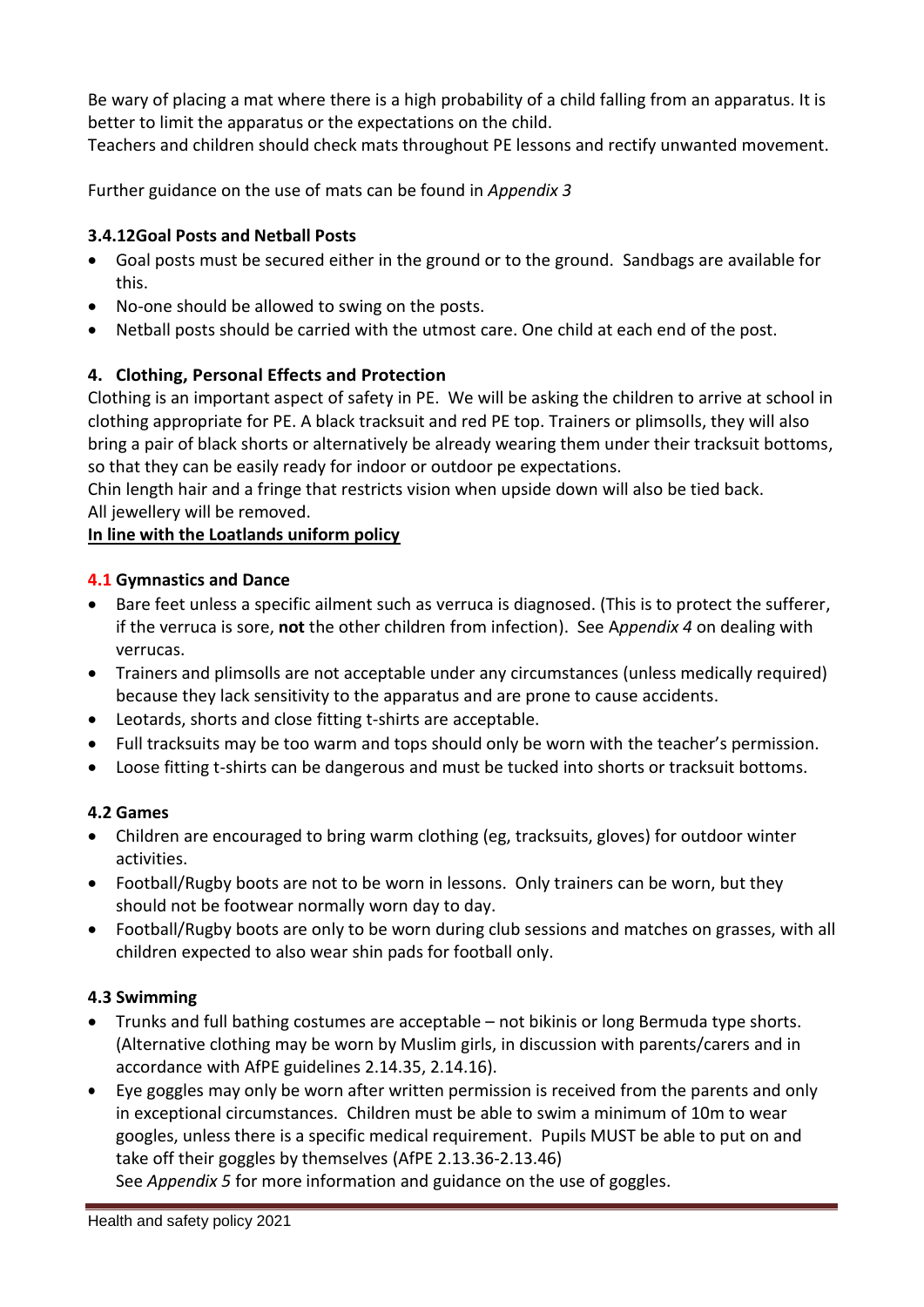#### **5. Personal Effects**

Any jewellery or personal adornment must be removed prior to PE, by both staff and children, with the exception of wedding rings. This is to help ensure the safety of the child and of other children and adults. Pupils should be asked at the beginning of the lesson whether or not they are wearing any jewellery or personal adornment. If the response is negative then the lesson may proceed as planned. If however, the teacher becomes aware that body jewellery is being worn the lesson must be stopped while this is removed. The school's policy on jewellery in PE can be found in *Appendix 6i* and more information on teacher's accountability is also included in *Appendix 6ii.* Disclaimer letters offered by parents or carers have no legal status and cannot be accepted.

#### **6. Personal Protective Equipment (PPE)**

The only pieces of personal protection likely to be used by a child in the primary school are shin pads for football and hockey (only during clubs/matches rather than curriculum). Head-contact sports are not curricular activities so do not require head protection. Cricket pads are not used at Key Stage 2, nor are they allowed at District & County festivals as softer balls are used. Tag-Rugby is taught at Key Stage 2 and is non-contact so mouth-guards are not used. See *Appendix 5* for more information on swimming goggles, where allowed.

#### **7. Exposure to Heat and UV Light**

Total protection is not possible, but there are measures that will be taken to minimise any risk.

- The amount of exposure time will be reduced by limiting outdoor lessons to no more than 45min.
- Children will be encouraged to wear sun protection clothing e.g. hats, long sleeves where practicable and provided the risk of 'heat stroke' is assessed (eg, long sleeves protect against UV light but prevent the body from dissipating heat).
- The use of sun-tan lotion or sun screen is allowed but only if applied by the children to themselves. However in exceptional circumstances Teachers/ adults are allowed to apply sun cream if the child cannot in order to lower the risk to the child' s over exposure to the sun. ( AfPE 4.2.60-4.2.62)
- Lessons can also be moved to the morning slot (when temperatures are usually cooler) rather than the afternoon.

#### **8. Pupils with Special Needs**

Pupils with special needs of any kind will not be discriminated against in the PE lesson. Their programme of activity will be as near normal as possible and this will be the guiding principal. The following procedure is necessary to ensure this principal is adhered to:

- Consultation: between parents, teachers, doctors (if applicable) and children as to what is and what is not possible.
- Adaptation: provide lessons, which will differentiate and allow a child with special needs to take as full, and safe, a part as possible.
- Use of PE session for therapeutic/physiotherapy session
- The coordinator will also be aware of children's individual needs and can offer advice or locate advice on the behalf of the teacher.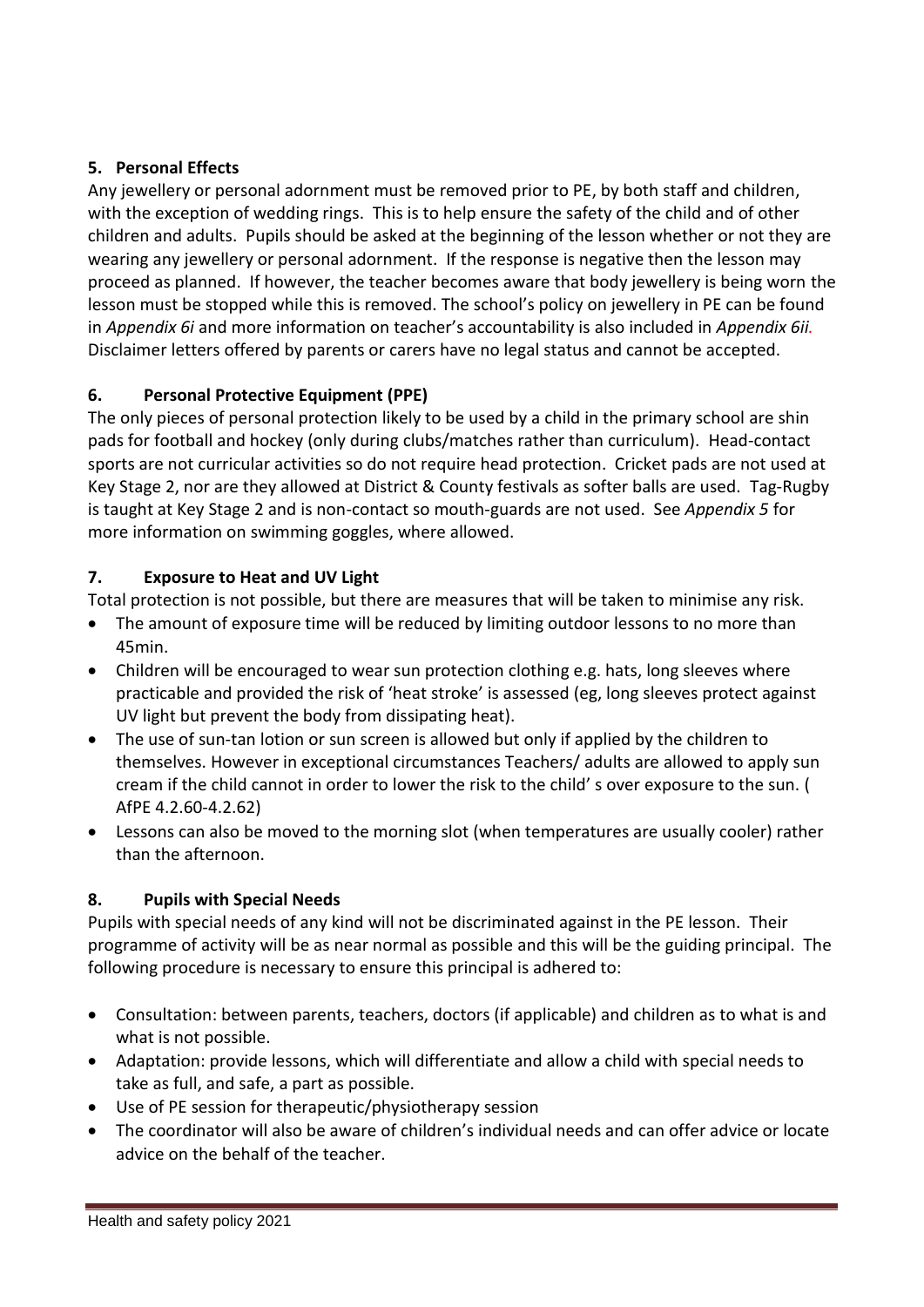#### **9. Accidents and Emergencies**

#### **9.1 Inhalers**

- When activities take place off the school site inhalers must be taken. Pupil's inhalers are held in each classroom in a labelled grab bag. Two Emergency inhalers are held in the school office and one should be made available to take on trips or off site activities. Use of inhalers off-site will be logged as per normal procedures within school hours.
- If a child should become breathless during a PE lesson, ensure they are given their inhaler immediately and let them rest quietly until the condition eases. Should their condition worsen, send for assistance.

#### **9.2 Minor injuries:**

 These will be dealt with without interrupting the lesson. The child can sit out to recover for a while, and then re-join the lesson. If treatment is necessary, send for assistance. The class will not be left unattended.

#### **9.3 Serious injuries:**

 The class will be stopped and will sit down and a message sent immediately to a qualified firstaider. The teacher needs to stay calm and think and act quickly. If off-site, teachers should have a school mobile phone.

The order for dealing with injuries:

- 1. Unconscious
- 2. Severe Bleeding
- 3. Broken Bones
- 4. Other injuries

**\* Teachers will ensure each class understands the procedure for any emergency at the beginning of the academic year. This is particularly important for activities using large apparatus and swimming sessions. Loatlands use the key words '**frozen beans' **to stop an activity, in an emergency and** 'baked beans' **for the whole class to sit or lay down on the floor/ sit on side of pool. The children stop for any other reason upon hearing the instruction** 'ready position'**. This way the difference is clearly defined between the teacher wanting to teach further and an emergency.**

Accidents and accident prevention are also covered in detail in the school's Health and Safety Policy.

#### **10. Transporting Children**

When transporting children to sporting fixtures using staff or parental cars, the following applies:

- Staff must have business insurance and have completed an additional check list detailed in the transport policy (See school policy on staff transporting children)
- Parents should be used as an exception  $\sim$  evidence of adequate insurance must be seen prior to the event.

(Parents are encouraged to organise transport independently of school requests).

- Parents/carers must give their permission for their children to be transported in staff/parental cars. This will be logged.
- Consideration must be given to appropriate safeguarding arrangements
- Children must wear seat belts at all times and can only be carried in the back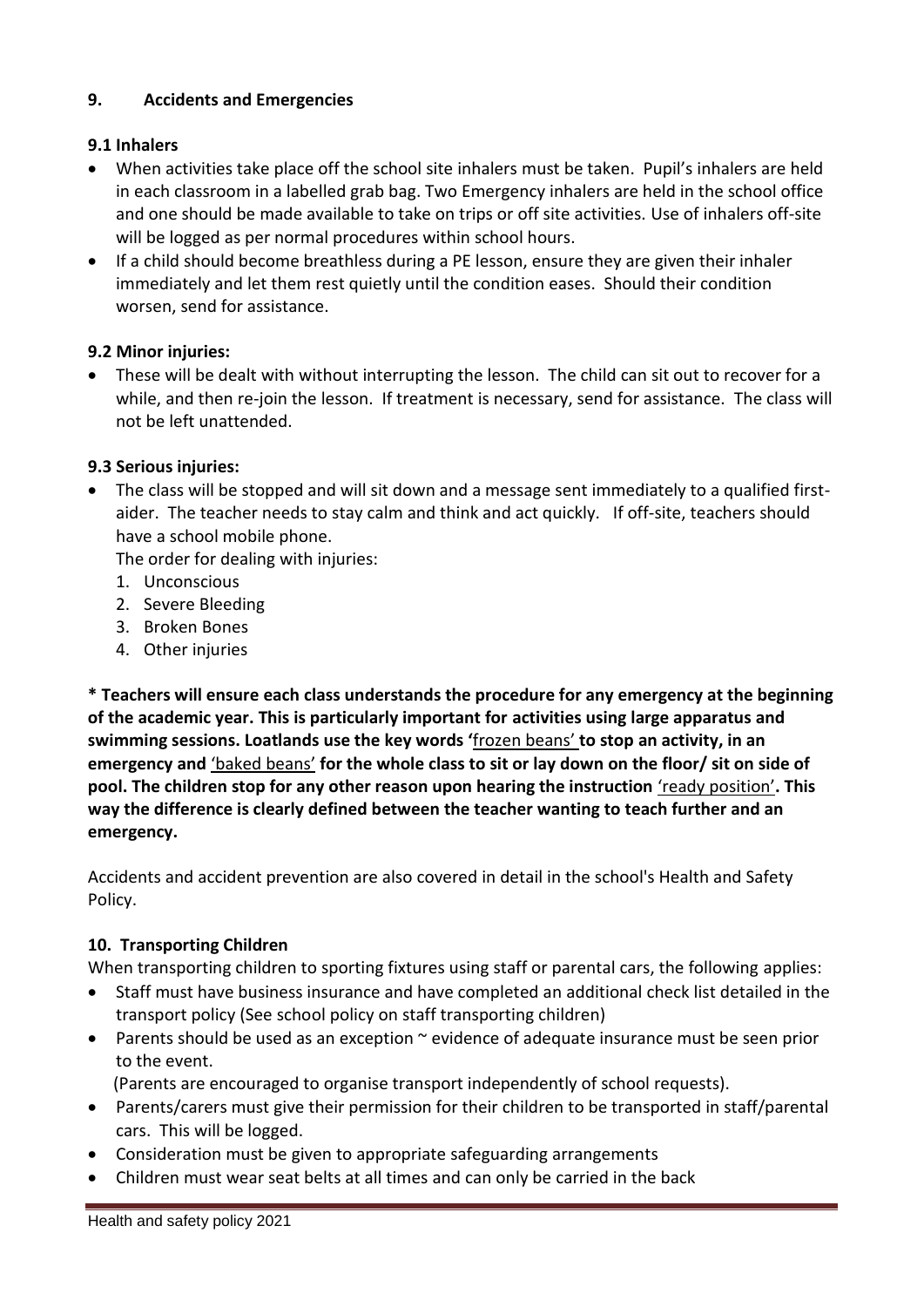- Booster seats must be used where children are less than **135cm in height.** These are to be provided by parents/carers when travelling in a car
- Children must not be transported on their own: there should be a minimum of 2 children in a car or if one child is taken then 2 adults should be present
- Coaches follow provider guidelines (these guidelines will be checked annually by the school).
- Coaches and minibuses will ensure all children are strapped in prior to departure
- If children are taken out of school for a tournament, guidance from the visit and trip policy is followed.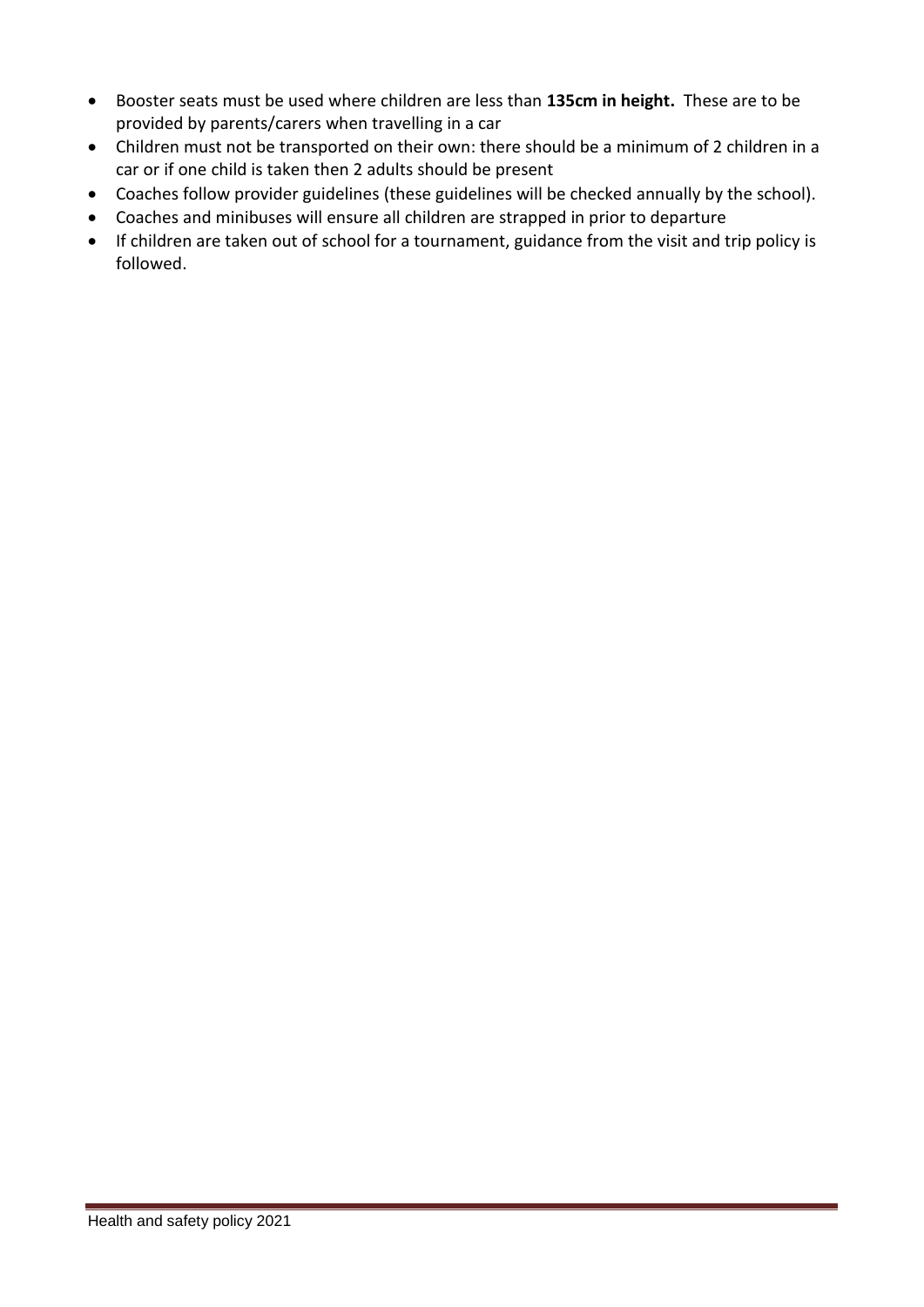# **Appendix 1**

**Can an adult volunteer help run different sports teams and activities such as playground games in lessons or after school?** 

#### **Do they need qualifications and DBS checks?**

All adult volunteers need to be in possession of cleared fully enhanced DBS and complete a disqualification declaration. It is recommended that initial delivery has been alongside a teacher to assess **confidence and competence**, qualifications have been checked by the school or employing agency where the volunteer is leading an activity. For some activities a relevant NGB will be required.

## **Appendix 2**

Warm-up and cool-down activities should be incorporated into all lessons. The warm-up prepares the body for activity, as well as helping to prevent injury to muscles, which can be more susceptible to injury when cold, initially this should be a dynamic (moving) activity not standing doing static stretching. The cool-down helps the body clear lactic acid that builds up during any activity. Less lactic acid means less soreness and stiffness the next day!

#### **What is the ideal warm-up?**

The ideal warm-up will depend on the sport, the level of competition and the age of the participants. The warm-up should incorporate the muscle groups and activities that are required during training or competition. The intensity of the warm-up should begin at a low level gradually building to the level of intensity required during training or competition and should last about 5-10 minutes.

The warm-up aims to:

- prepare the body and mind for the activity
- increase the body's core temperature
- increase heart rate
- increase breathing rate

Sessions start with a few minutes of stretching through a game-based activity and the warm-up will then continue with an activity linked to the key objectives of the past or current session. The procedure is similar/reversed with the cool-down.

#### **What about the cool-down?**

Too many teachers neglect the cool-down at the end of a session. It is just as important, especially after vigorous exercise because the body needs time to slow down and it is an important step in aiding recovery. The cool down should occur immediately after training activities and should last 5 to 10 minutes.

The cool-down can be the same sort of exercise as the warm-up but with low intensity body movement such as jogging or walking substituted for running. Stretching after activity helps to ensure maximum flexibility, relax the muscles, return them to their resting length and helps develop long-term attitudes to maintaining healthy lifestyles.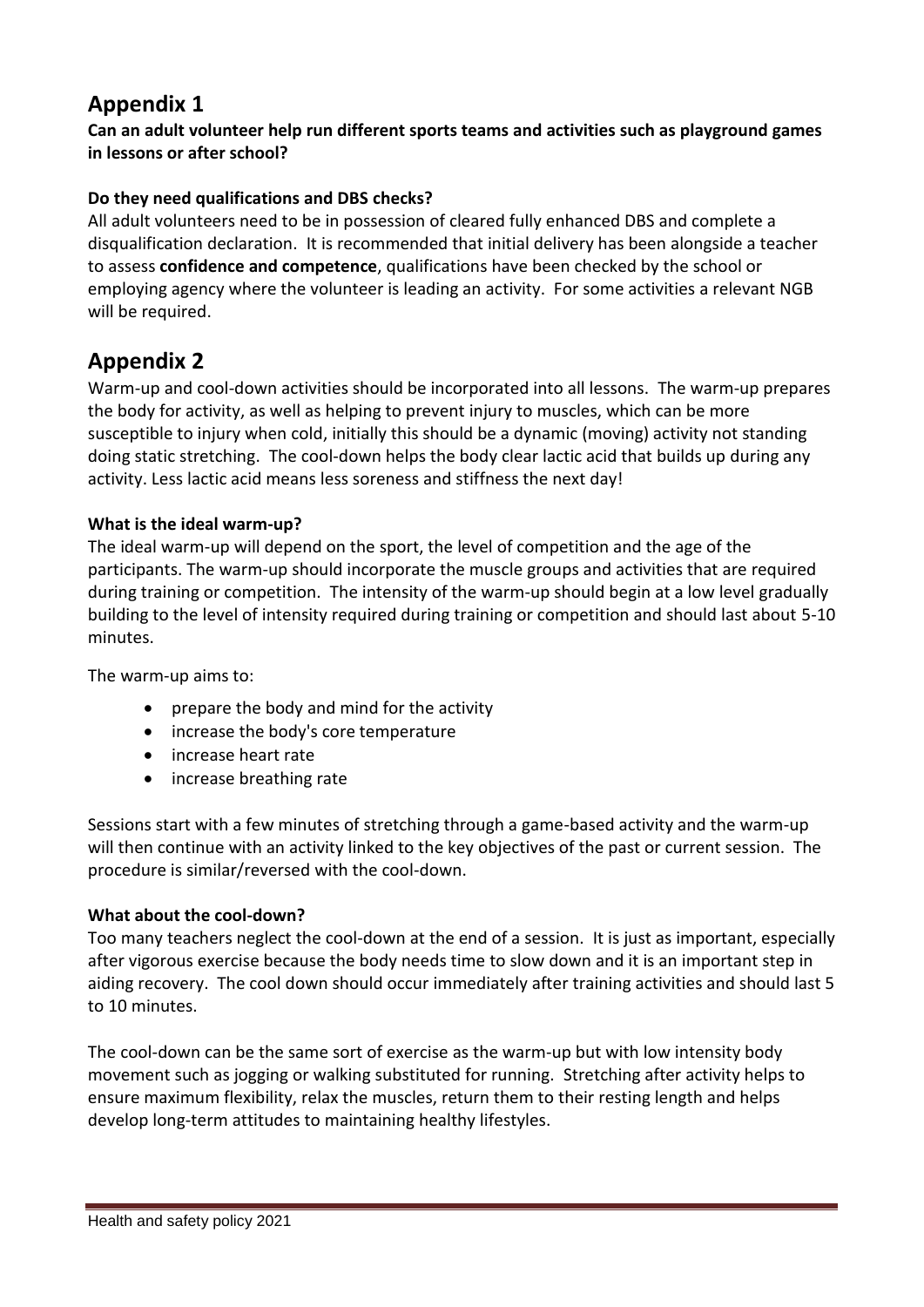#### **Stretching**

Stretching activities should be included in the warm-up and cool down. There is now less emphasis on static stretching during the warm-up, so stretches should move the muscle groups through the full range of movement required in the activity being performed (active stretching).

Static stretching is still appropriate during the cool-down and can be used to improve flexibility. Static stretching is used to stretch the muscles while the body is at rest. Children should hold each position for 10-15 seconds.

Some rules when stretching:

- warm-up the body prior to stretching i.e. do not stretch at the start of a warm-up
- stretch before and after exercise (active stretching during the warm up, static stretching during the cool down)
- stretch all muscle groups that will be involved in the activity
- stretch gently and slowly, never bounce or stretch rapidly
- stretch gently to the point of mild discomfort, never pain
- do not hold your breath when stretching; breathing should be slow and easy
- do not make stretches competitive

## **Appendix 3**

#### **What is the role of mats and their effective use?**

Mats are designed for very specific purposes.

Gymnastic mats, for example, are designed to cushion landings from a height and provide a comfortable work surface for rolling and other gymnastic skills. Should someone fall, mats may reduce the likelihood of injury rather than preventing it. Teaching the technique of safe landings is essential.

Safety mattresses (high impact absorbing surfaces) are designed for gymnasts working on high momentum landings experienced in advanced vaulting. They should only be used by appropriately experienced and qualified staff. At level 2 of the British Gymnastics association Qualification scale. Loatlands do not have a safety mattress.

Safety mattresses may be used in combination for high jump practice only when effectively attached together, have sufficient depth (i.e. thickness) to avoid bottoming out and under a coverall sheet.

Please note that mats can be a trip hazard themselves – place with care and consideration.

# **Appendix 4**

#### **Is it necessary to cover a verruca in PE?**

Verrucae are caused by a viral infection. Many young people get a verruca at some point in their lives and are more likely to get them than adults. They are often caught from public changing rooms and swimming pools. Getting verrucae has nothing to do with poor hygiene. Children with immune system problems may have an increased risk. The virus is found throughout the environment and is infectious. Most disappear without treatment after a few months or years - 20 per cent of growths disappear within three months.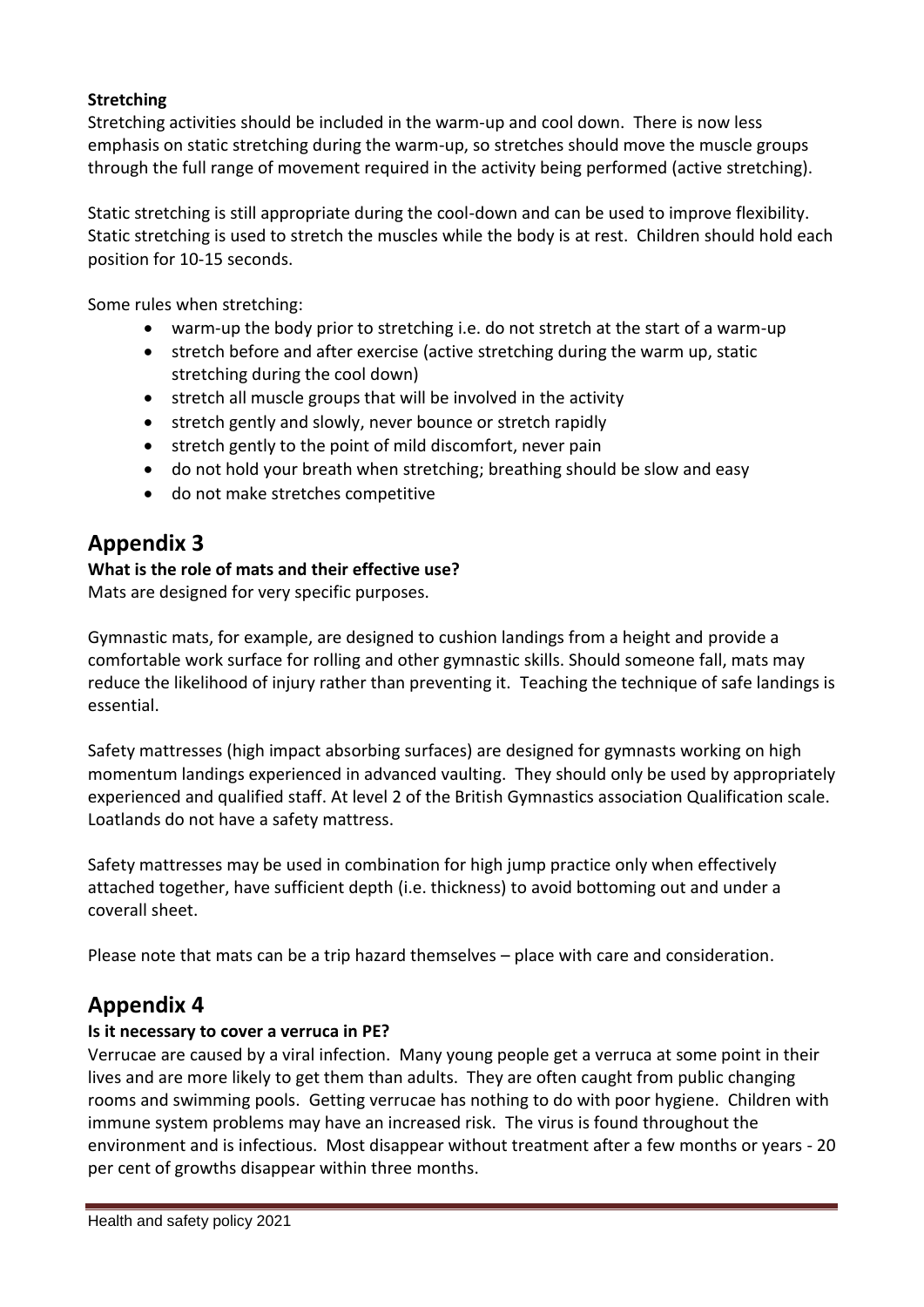Verruca's must be covered with a plaster or pad. Keep to minimum area so foot 'still has grip' on the floor.

See Public Health England: 'Guidance on infection control in schools and other childcare settings' (2014), Section 2, page 6 which states that exclusion is not necessary and verrucae should be covered in swimming pools, gymnasiums and changing rooms

[https://www.gov.uk/government/uploads/system/uploads/attachment\\_data/file/353953/Guidan](https://www.gov.uk/government/uploads/system/uploads/attachment_data/file/353953/Guidance_on_infection_control_in_schools_11_Sept.pdf) [ce\\_on\\_infection\\_control\\_in\\_schools\\_11\\_Sept.pdf](https://www.gov.uk/government/uploads/system/uploads/attachment_data/file/353953/Guidance_on_infection_control_in_schools_11_Sept.pdf)

Plimsolls MUST NOT be worn when using gymnasium equipment. [See earlier comment on suitable footwear]

# **Appendix 5**

#### **The AfPE guidance on goggles is straight forward.**

Goggles are **not normally recommended** for swimming lessons, or where swimmers have poor control in the water. The adult's attention can be distracted by constantly having to help children adjust goggles etc, and limbs that are not controlled can often knock faces and goggles in crowded swimming conditions. Equally, the pupil's attention can be compromised by the need to adjust and replace goggles.

However assuming that water balance is correct, it is reasonable to expect that when delivering a lesson where children spend a considerable amount of time under the water, or with their face in the water, such as when training for competitive swimming, that they may wear goggles if approved by the adult in charge and provided written permission has been given by the parent/carer (see 4.3). The adult with the group is responsible for determining whether any pupil wearing goggles is using them safely and for a positive purpose. If they are not then the goggles should be removed

Pupils with special eye conditions may also need to be allowed to wear goggles. Knowledge about individual children's needs remains critical in determining the wearing of goggles.

All relevant risk assessments are logged and stored with the school office (Evolve system).

# **Appendix 6**

**Policy regarding the wearing of jewellery (AfPEp212 2.14.7-2.14.57for very specific guidance)** Practice regarding the wearing of jewellery can raise emotive issues, which should be handled sensitively at all times. The safety of the children is paramount for example; Jewellery including religious jewellery must be removed for safety.

Jewellery and earrings are known to be potentially dangerous. Northamptonshire County Council and National Safety Documents all state that earrings and jewellery should be removed for PE/Games activities.

- Rings, bracelets or necklaces must not be worn by children at any time.
- If stud earrings are worn, they must be removed for PE/Games activities.
- The school cannot accept any responsibility for watches or jewellery worn by the children.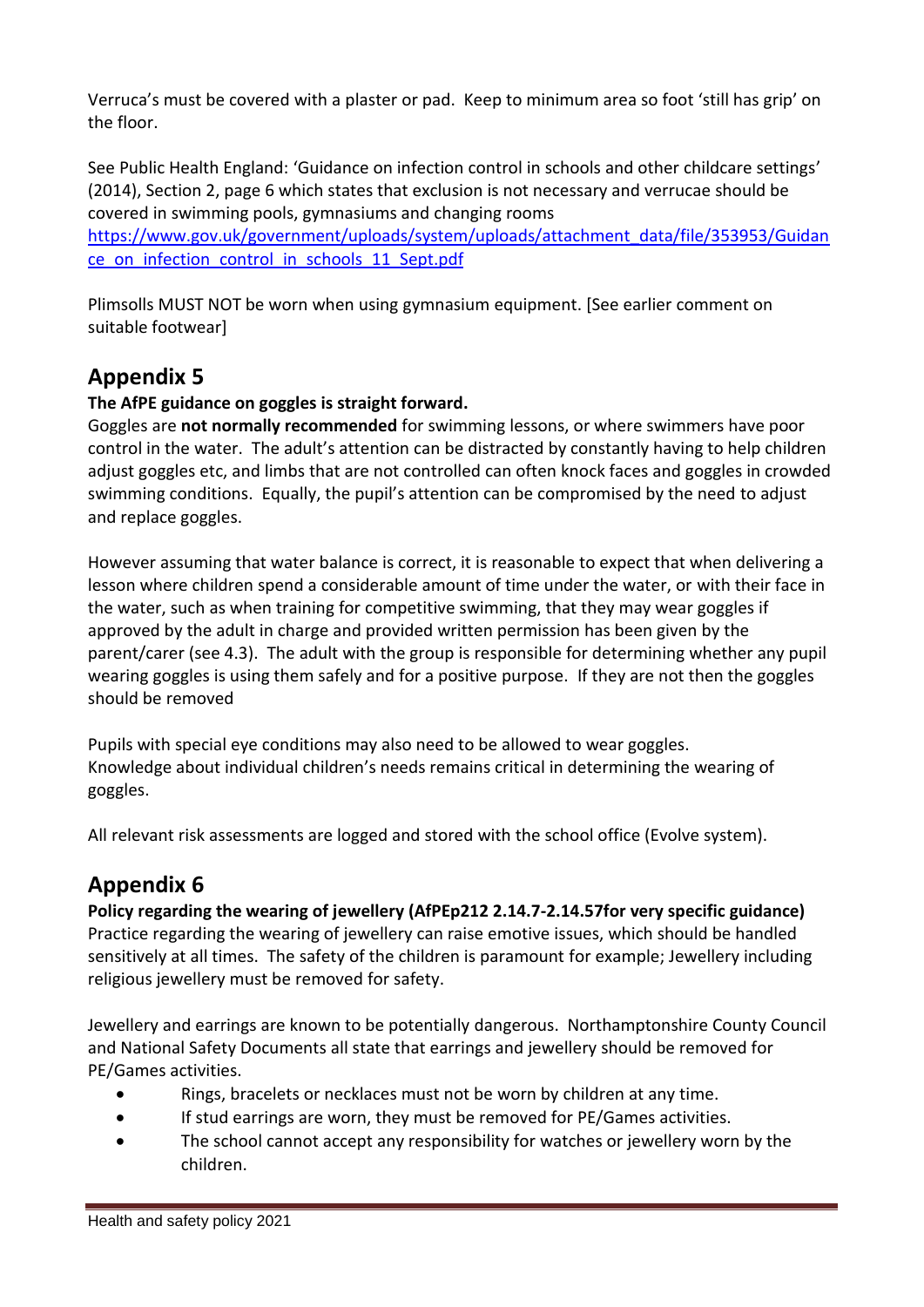- Staff will remove their watches and any other personal jewellery, which might be hazardous when taking PE/Games lessons (except wedding rings).
- Long hair should be tied back for PE/Games activities. Loatlands deems hair that is longer than the jaw line and /or covers the line of sight during exercise/upside down in gymnastics must be tied back. This is supported by our whole school clothing policy and our induction to Reception paperwork.

#### Risks which may be incurred:

**Stud Earrings -** Impact on side of head by a ball or by a teacher moving to assist a child or preventing an accident etc. Spike can enter mastoid area - at worst can cause deafness or, at least, impaired hearing.

**Ring Earrings -** Can cause torn ear lobes, possibly leading to scarring or disfigurement; at the very least, it could be distressing and painful.

#### **Use of plaster to cover earrings -**

The guidelines provided by Northamptonshire County Council states that earrings **must** be removed and **may not be covered by tape or plasters under any circumstance.**

#### **Procedures**

#### **Inform parents of this policy, outlining the reasoning behind it, via newsletters, School Prospectus, etc. and enlist their support in putting it into practice.**

Ask parents to teach their children to remove and put in their own earrings. Loatlands plan to suggest that the child will arrive at school without earrings on a PE designated day. Parents will be asked to provide:

- "Scrunchies" or similar tie-backs for children with long hair to use during PE/Games lessons
- A small named box for them to put their earrings in during PE/games lessons. These boxes will be kept in the children's drawers. The children will be responsible for them

#### **General Guidelines**

Children cannot "sit out" of PE/Games lessons because they are wearing earrings. Children should be actively (but not physically) involved in the session and work as assessors, evaluating performance of groups.

Loatlands Primary School will not accept disclaimer letters which have been signed by parents. Since we are in loco parentis, we would be putting the children at risk. A letter is held in both offices to give permission to staff to remove earrings by exception.

#### **How accountable is the teacher if pupils have been asked to do something like remove jewellery and despite checks from the teacher they either don't remove it or put it back on?**

Procedures should be in place to ensure the removal of jewellery prior to activity taking place. Staff should, in addition, visually monitor the group to make sure Jewellery has been removed. The member of staff is accountable for the safety of the pupils and thus school policy and safety procedures need to be enforced by not allowing the offending pupil to continue participating. Where pupils persist in ignoring what is school policy then the system for school sanctions will be initiated.